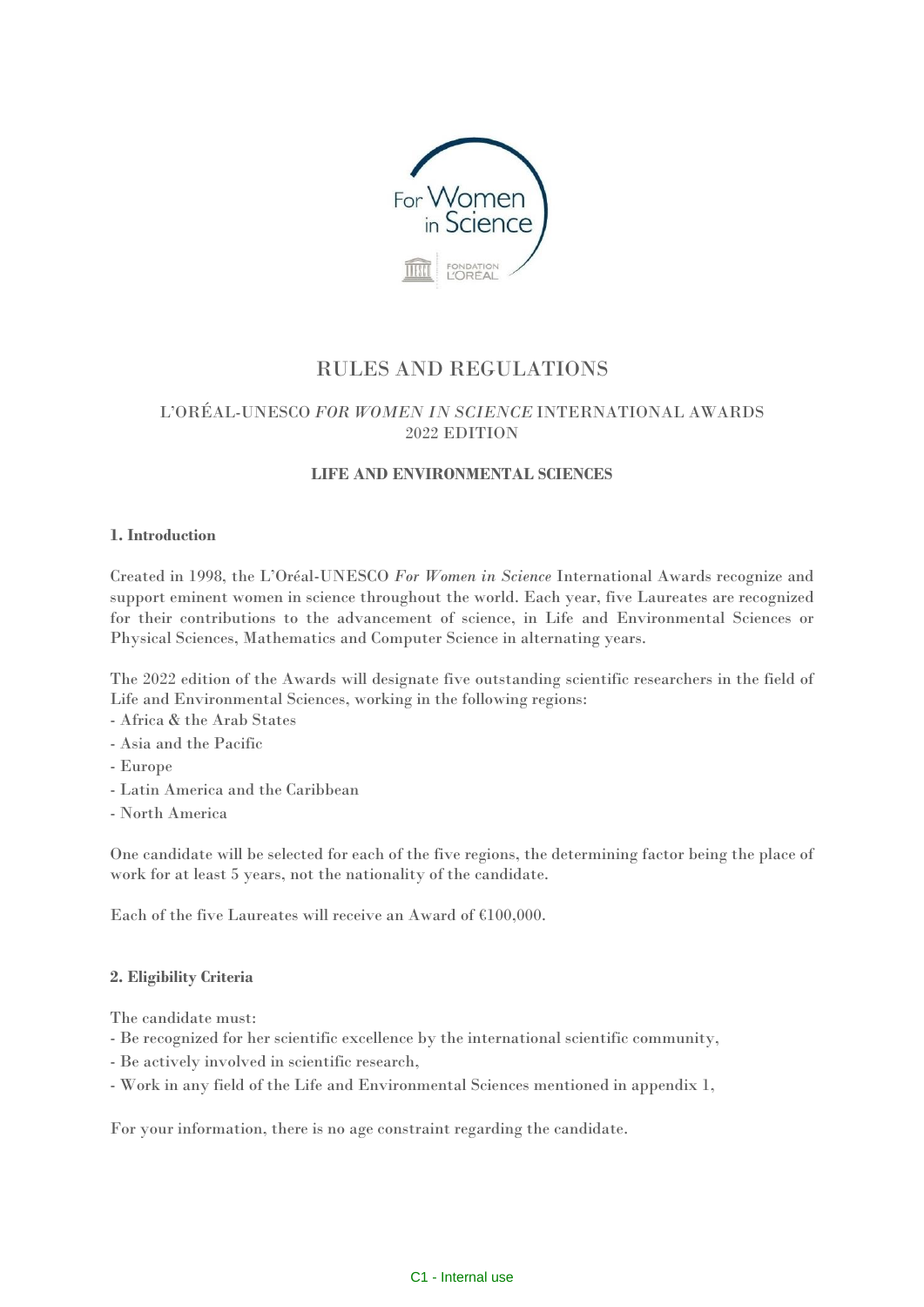# **3. Selection Criteria**

The selection criteria of the candidates are the following:

- The candidate's outstanding contribution to the general advancement of science,

- The impact of the candidate's research on the current state of the relevant scientific field (number, quality and impact of publications, conference presentations, patents),

- The recognition of the candidate by peers within her discipline through publications,

-The recognition of the candidate's commitments to education, teaching activities, mentoring and/or to the United Nations Sustainable Development Goals more broadly.

The L'Oréal-UNESCO *For Women in Science* Awards are non-renewable.

#### **4. Nominations**

Scientists around the world are invited to nominate candidates for the L'Oréal-UNESCO *For Women in Science* International Awards.

To be considered eligible for an Award, it is necessary to be nominated in writing by an eminent scientist. Self-nominations are not eligible, nor nominations from immediate family members. Teams are not eligible for nomination.

Qualified nominators may be:

- ➢ Heads of University or Scientific Institutions,
- ➢ Members of Academies of Science,
- ➢ Holders of Research Chairs,
- ➢ Full professors
- ➢ Past *For Women in Science* Award Laureates,
- ➢ or at a minimum holders of a PhD in Science.

Nominations can only be submitted electronically through the online-dedicated platform: [www.forwomeninscience.com](http://www.forwomeninscience.com/) and must be written in English.

Having a new application platform, previous nominators will be asked to reset their password the first time they will log in for data security reasons (in accordance with the General Data Protection Regulation). If new to the system, the nominator will need to create a user ID and password.

An application is considered complete only if it includes all the following documents:

- A brief explanation of why the nominator considers the candidate eligible for the L'Oréal-UNESCO *For Women in Science* International Awards (200-400 words).

- A suggested quotation for the general public if the candidate is selected. This should be a concise statement (maximum of 40 words) describing the key technical or professional accomplishment for which the candidate deserves the Award. Note that the Jury will approve the final official Laureates' statements.

- A detailed Curriculum Vitae (maximum 2 to 3 pages). The nominator must include in the CV (or in the publications list) any reference to the candidate's scientific social networks and/or websites (such as ResearchGate, ORCID, personal website).

- A list of all the publications of the nominee.

- A list of the most significant patents starting with the most recent one.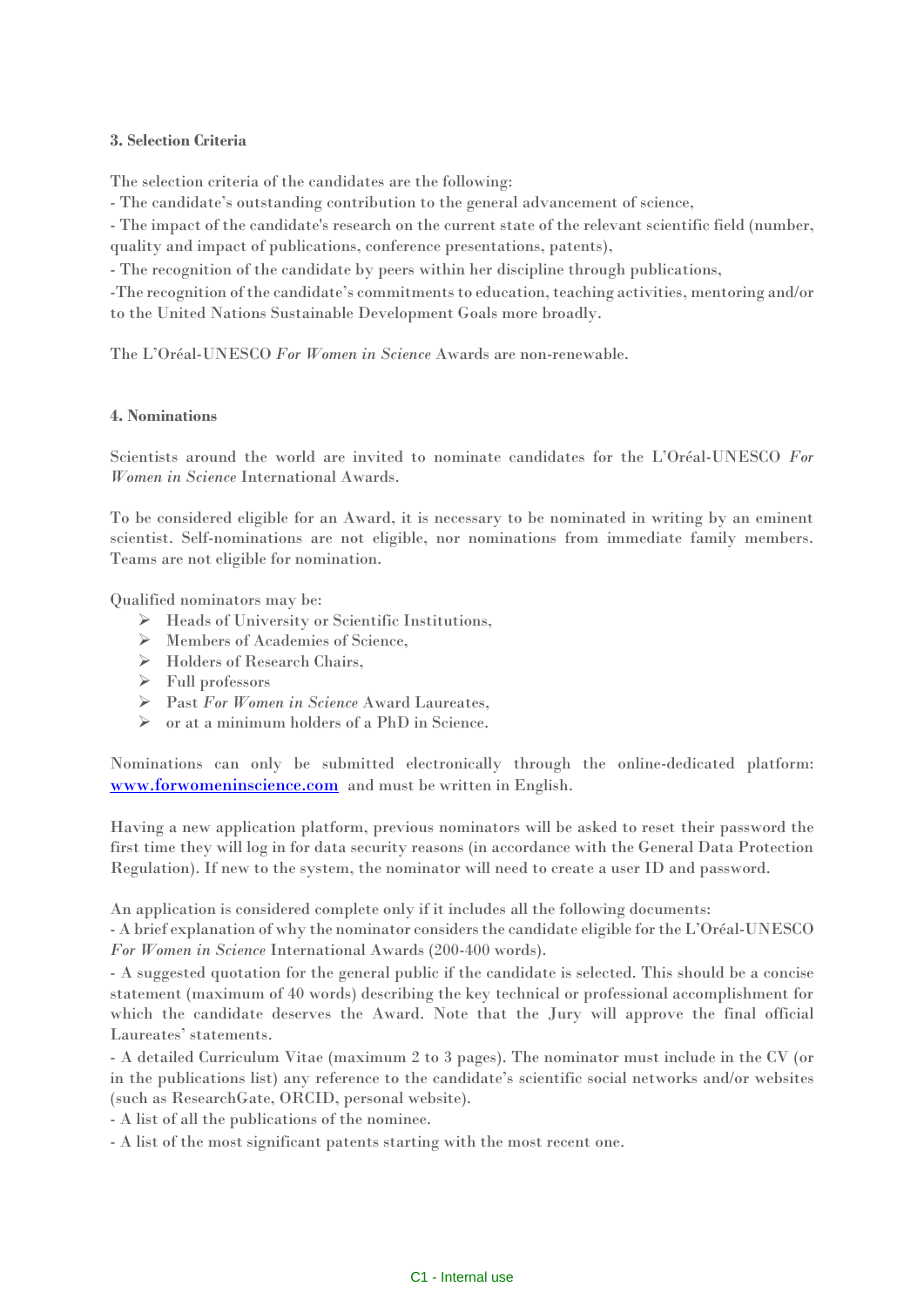- A list of the 10 most significant publications in order of importance with: a brief summary explaining their significance and why they are so relevant according to the Nominator (less than 150 words by publication); the number of citations for each paper excluding auto-citations, and the impact factor of each journal, if relevant. Please, add a link to access all publications mentioned in the list. If for some of the publications the related links are not available, please upload them in pdf, if possible, or at least provide fully detailed article references including all the authors.

- Three to five letters of recommendation from eminent scientists outside the candidate's home institution.

Nominations that are incomplete or received after May 31st 2021, as well as applications that do not meet the requirements mentioned above, will not be taken into consideration.

Nominations are valid for two Life and Environmental Sciences Awards cycles. Unsuccessful nominations submitted for the 2022 edition will be held on file and nominators will be invited to update their candidates' information when the next call for nominations for the International Awards in Life and Environmental sciences goes out (April 2023 for the 2024 edition).

# **5. Laureates' Selection**

#### • **Peer review pre-selection**

Through a peer review process, an experts' panel from a variety of disciplines in Life and Environmental sciences will examine all submitted nominations.

After the experts' evaluation, a shortlist of around 10 candidates per each of the 5 regions (no more than 50 candidates in total) will be sent for assessment to the *For Women in Science* International Jury in Life and Environmental sciences.

# • **Jury selection**

The *For Women in Science* International Jury in Life and Environmental sciences is chaired by Professor Brigitte Kieffer, Professor Dpt Psychiatry at McGill University Montreal Canada, INSERM Research Director in Strasbourg France and Member of the French Academy of Science, 2014 L'Oréal-UNESCO Laureate for Europe, and composed of distinguished members of the international scientific community.

The Jury will evaluate the nominees pre-selected by the peer reviewers, in accordance with the selection criteria mentioned in Paragraph 3.

For the Jury's deliberation, which will be held in September 2021, the Jury will review and discuss the best nominations for each region. The Jury will select the five Laureates by a majority vote. Its decision is final and without appeal. It cannot be contested or subject to explanation or justification.

The results will be communicated by phone to the Laureates a few days after the deliberation. They must remain confidential until the official announcement.

# **6. Laureates' commitments**

Each Laureate will receive a €100,000 Award, which is presented personally to the Laureate, in recognition of her commitment and contribution to the advancement of scientific research.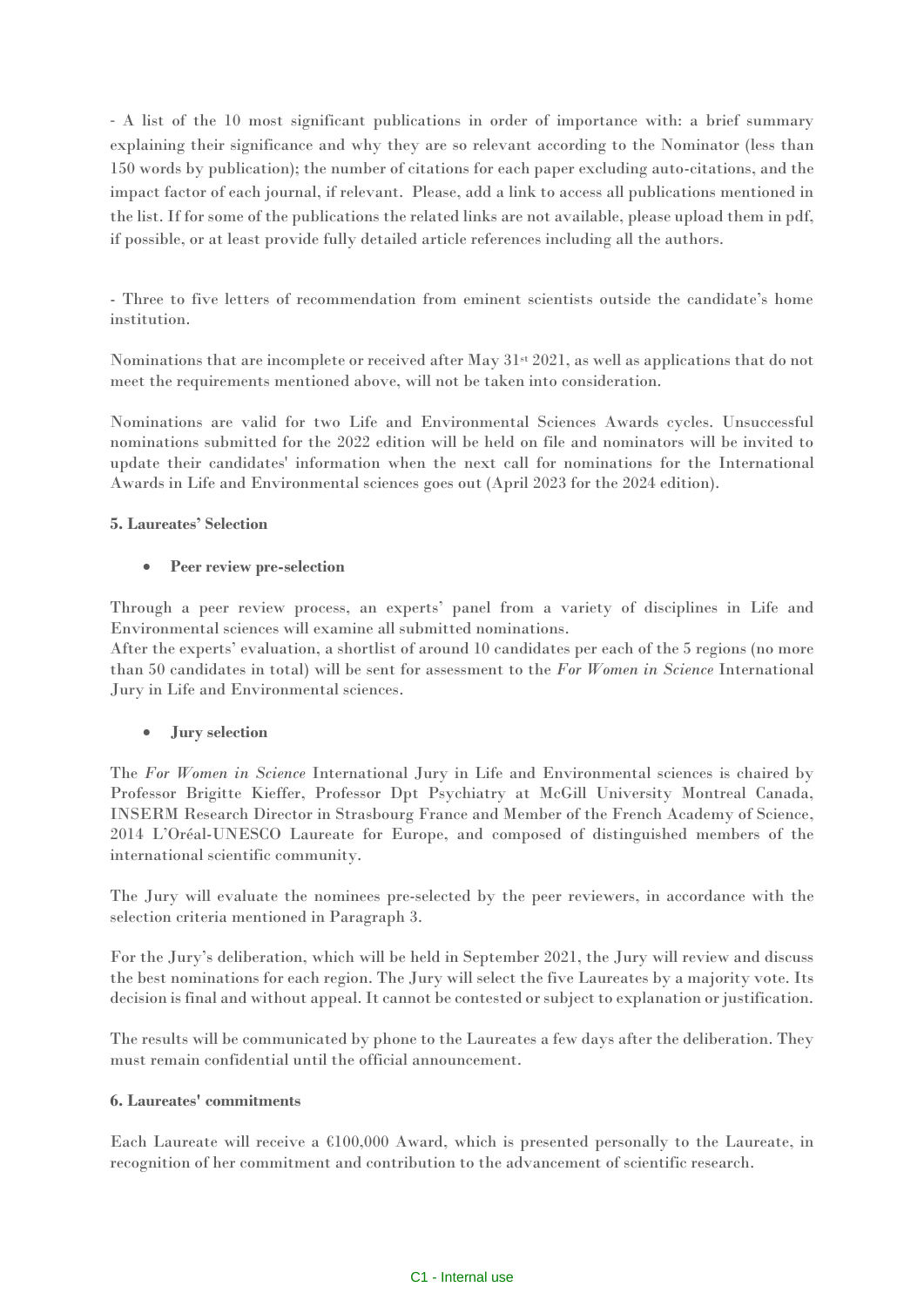The Fondation L'Oréal will make the payment of the Award directly to the Laureates a few month after the deliberation and after having received the necessary original documents for the wire transfer of funds.

The Awards are not transferable for any other purpose whatsoever.

The Laureates notably commit to:

- Participate in the Awards ceremony and all the related events (interviews, training, presentations, dinners, visits) that will be organize around the "*For Women in Science* Week". The Fondation L'Oréal will cover travel and accommodation expenses during the Laureates' trip.

- Keep the announcement confidential until the official announcement and not contact the media before that time.

The Laureates agree to be photographed, filmed and interviewed for non-commercial objectives and *For Women in Science* Program-related purposes. These photos, videos and texts will be used in publications and audiovisual means including but not limited to written press, television, internet, outdoor display, corporate publications, exhibitions, in France and worldwide. The image of the Laureates can be used for promotion of science among the younger generation, particularly young women. Each of the Laureates will sign a separate written audiovisual authorization. The Laureates will not receive any remuneration for such promotional activity.

#### **7. Provisional Timetable**

Nominations opening date: **April 5th 2021** Nominations closing date: **May 31st 2021** Pre-selection by peer review: **early June to early July 2021** Examination by the Jury: **mid-July to early-September 2021** Jury deliberation meeting: **mid-September 2021** *For Women in Science* week: **March 2022 (to be confirmed)** *For Women in Science* Awards Ceremony: **March 2022 (to be confirmed)**